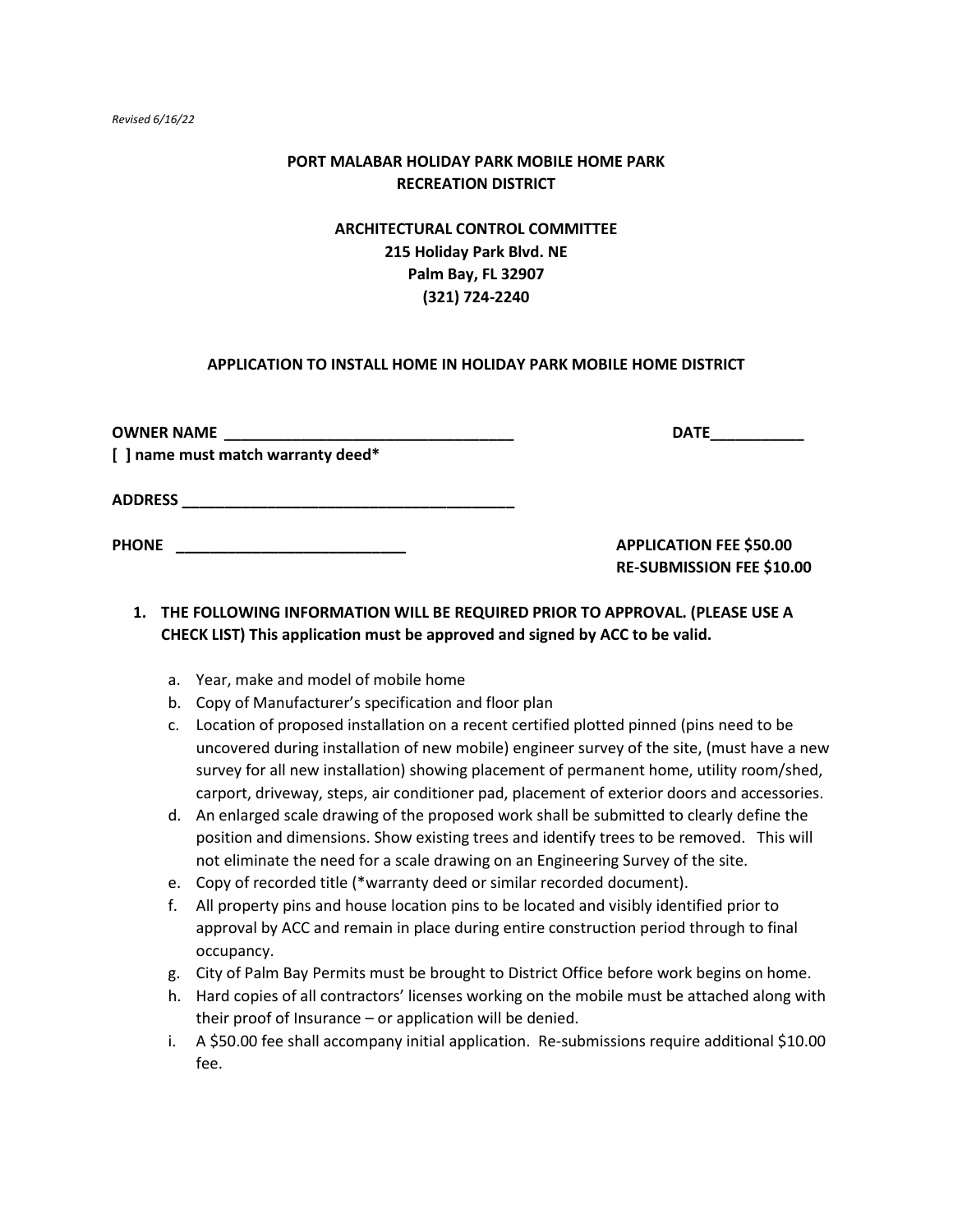#### **2. MINIMUM INSTALLATIONS REQUIREMENTS**

- a. Home completely set up on piers, leveled with running gear and tongue removed. An 18" inch minimum clearance shall be established between the ground and the lowest point of any portion of the chassis I beams. Home and all permanent structures must be set back a minimum of l0 feet from property line on side street and rear setbacks a minimum of 6 feet. Subject to change from City of Palm Bay Code Department.
- b. Home tied down and inspected by City of Palm Bay.
- c. Driveway should be minimum 12 feet wide and 34 feet long to accommodate two parked vehicles. If the driveway can be utilized for parking vehicles side by side, then the driveway should be at least 20 feet wide and 18 feet long. The sidewalk is not considered part of the parking space. Driveways/carports shall not be in front of the home. Driveway should flair at curb. Driveway must be abutted to unit.
- d. A concrete carport slab with approved roof, including posts and fascia.
- e. Air conditioning units shall not be installed in the front (or street side) of mobile homes. Shall be on side if room permits or in the back of home.
- f. Approved skirting material (ex: stucco, vinyl or concrete base must be termite resistance material. Enclose the entire base of home. Shed must be properly ventilated. The front of the home should be enclosed solid. All homes must be protected from weedeater around the skirting.
- g. Landscaping with appropriate plants in accordance with the established ACC Rules and Regulations.
- h. Shall have a utility room/shed not smaller than 9' by 12' attached to carport at the rear or side of mobile per City of Palm Bay Code.
- i. Contractor shall remove old mobile from park immediately upon removal from lot.

### **3. GENERAL INFORMATION**

- a. The provisions of the District, the City of Palm Bay and Buildings Code are applicable.
- b. No deviations may be made to alter grade levels of lot except under Unit. finished grade elevation and must be a minimum of 30" from finished flooring.
- c. The ACC shall maintain the right to visit the proposed home site to determine compatibility of applicant's home with established neighborhood homes, using impressions derived from visit.
- d. Construction shall be completed with ninety (90) days from starting date, weather permitting.

### **4. APPLICANT IS RESPONSIBLE FOR**

a. Obtaining or having obtained Building Permits from Palm Bay Building Department and posting same in a conspicuous location. Permits must be brought to the District Office before work begins on home. Provide District Office with a work schedule showing when the mobile will come into the park, when it will be set on the lot and an approximate completion date. Line provided on page 3.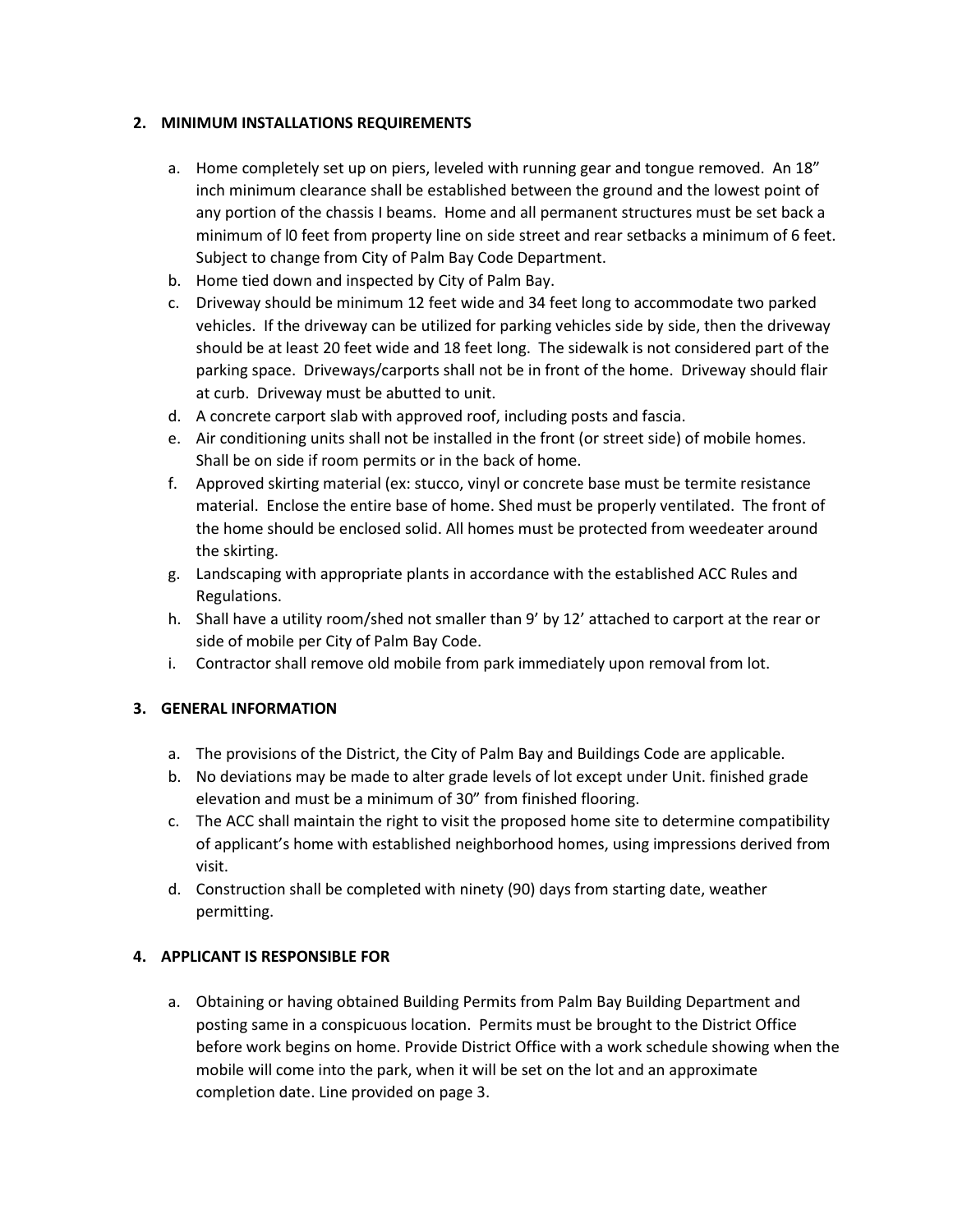- b. Calling or having contractor call for required inspections by the Palm Bay Building Department.
- c. Owner shall file a re-submission application with ACC for approval of any deviations from the original application along with a \$10.00 fee.
- d. Assuring the work is completed as specified in application drawings, specifications or resubmission as submitted.
- e. Owner shall obtain a Certified Building Location Drawing upon completion and furnish copy to District Office.
- f. The mobile shall not be used for any purpose until a valid Certificate of Occupancy has been issued by the City of Palm Bay AND all ACC Rules and Regulations are met. The mobile must have a carport and utility room/shed attached before occupancy. Must comply with all Deed Restrictions AND ACC Rules and Regulations.
- g. Any unauthorized changes shall result in an immediate "Stop Work Order."

## **5. ACC FORM TO INSTALL MOBILE HOME**

- **1.** Who is to perform the work? List all contractors and sub-contractors, type of work each will perform, copies of their current license and insurance.
- \_\_\_\_\_\_\_\_\_\_\_\_\_\_\_\_\_\_\_\_\_\_\_\_\_\_\_\_\_\_\_\_\_\_\_\_\_\_\_\_\_\_\_\_\_\_\_\_\_\_\_\_\_\_\_\_\_\_\_\_\_\_\_\_\_\_\_\_\_
- **2.** Work will commence on  $\qquad \qquad$ , completed on  $\qquad \qquad$  (Approximate Dates) **3.** Contractor agrees no work will be done on Sundays and Legal National Holidays. Work hours are
- 8:00 a.m. to 5:00 p.m.
- **4.** ACC needs to be contacted when any home or shed comes into the park to review the City of Palm Bay permits and placement of unit.

### **Waiver of Liability**

**This agreement releases** Port Malabar Holiday Park Mobile Home Recreation District **from all liability to injuries that may occur** in relation to ACC Board approved property improvements. By signing this agreement, I agree to hold Port Malabar Holiday Park Mobile Home Recreation District entirely free from any liability, including financial responsibility for injuries incurred, regardless of weather injuries are caused by negligence.

I, \_\_\_\_\_\_\_\_\_\_\_\_\_\_\_\_\_\_\_\_\_\_\_\_\_\_\_\_\_\_\_\_\_, fully understand and agree to the above terms. Signature of Contractor

"The undersigned hereby agrees to supply the ACC with any additional information and/or documentation which may be requested by the ACC"

\_\_\_\_\_\_\_\_\_\_\_\_\_\_\_\_\_\_\_\_\_\_\_\_\_\_\_\_\_\_\_ \_\_\_\_\_\_\_\_\_\_\_\_\_\_\_\_\_\_\_\_\_\_\_\_\_\_\_\_\_\_\_\_\_\_\_

AUTHORIZED REPRESENTATIVE)

(SIGNATURE OF PROPERTY OWNER OR (SIGNATURE OF CONTRACTOR OR BUILDER)